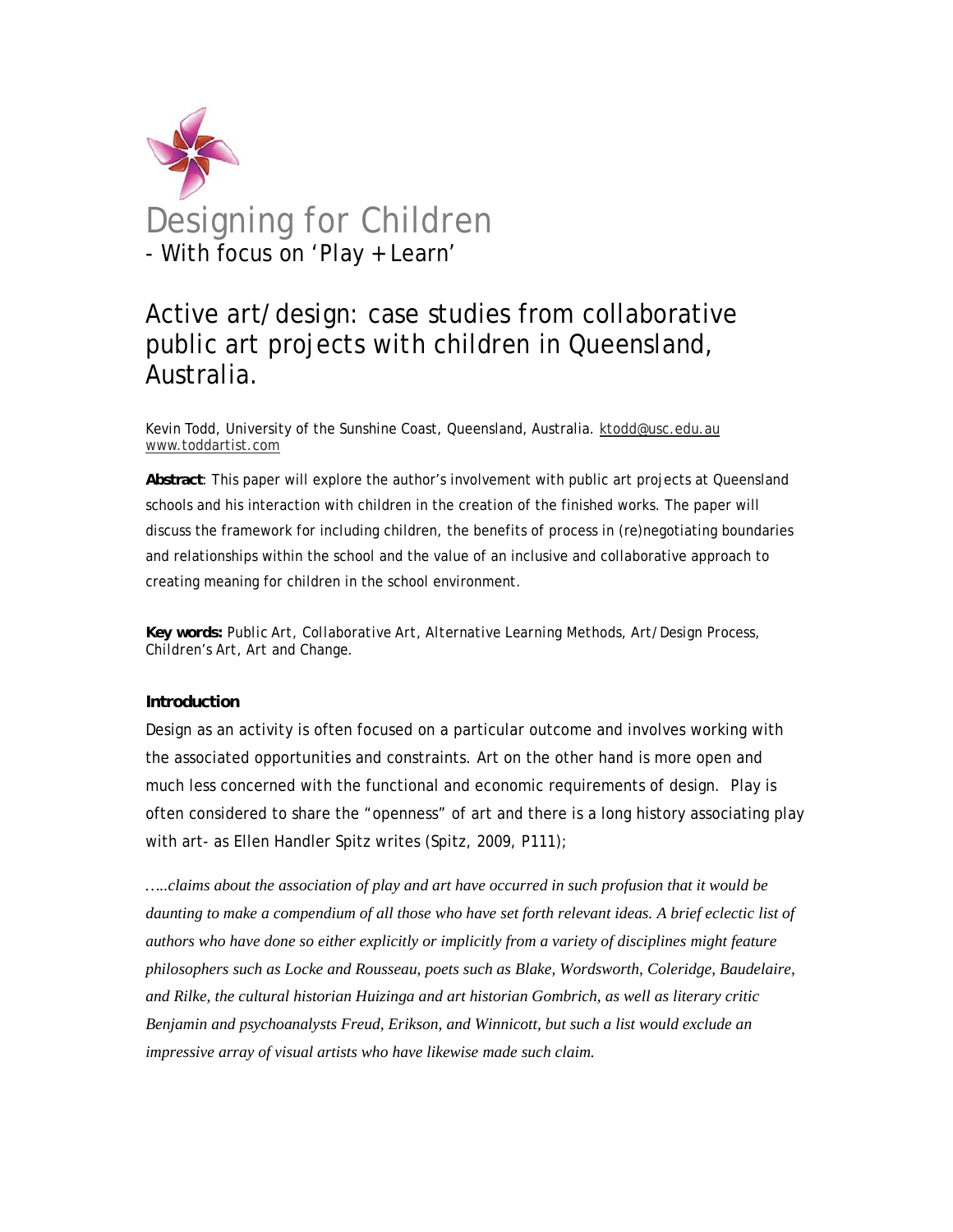However, what qualifies as either play or art is so broadly defined, that gambling and found objects could both be included as could sport and graffiti. Of course there are also differences between play and art but in a general sense there is a perception that the activity of making art and play both involve a type of freedom and openness to process that is not associated with the technical and scientific attitude of design. Interestingly, children often ask if they can "play" on a computer, possibly because it is enjoyable and the outcome of computer-based activities can also be open to personal exploration.

To what extent then is there a contradiction between play (art?) and design and is there necessarily a tension in this context of working with children? Design can provide the necessary structure for play, much like the rules in sport, the software on a computer or playground equipment and it would be unreasonable to expect children to incorporate practical requirements such as safety if designed by themselves. Is it possible then to include children a design process that satisfies the pragmatic requirements of a project and also reflect the desirable qualities of a contribution/participation by children?

I have been involved with a number of public art projects in Queensland that have included children in the process of creating the finished works and where I adopted a collaborative approach because I felt an authentic reflection of the children could not be *designed* by adults. Including the children also meant their participation contributed to the sense of meaning the finished artworks would have for them and their families.

Although in each case the children's work had to be further developed to facilitate production of the physical outcome (the actual public art) the process resulted in the production of images with an expressive quality that seems more generally available to children and more difficult for adults. Perhaps this expression results from children being less self-conscious and indeed much less aware of the practical constraints relating to the physical production of work; and possibly from a naivety not yet influenced by the structure of conditioning. Whatever the reason, it seems that this "openness" is a crucial ingredient of art and importantly should be an essential element of design for children.

I want to suggest that the outcome of any art process is influenced by an awareness of the context in which the work will be shown; the physical location, such as a gallery wall and the audience, such as that in a contemporary art gallery. The romantic notion of art as a 'free' activity is undermined by the orthodoxy of the contemporary art world, which like any subculture requires conformity for acceptance; even if this involves appearing to be radical. With public art there is often a design element due to consideration of materials,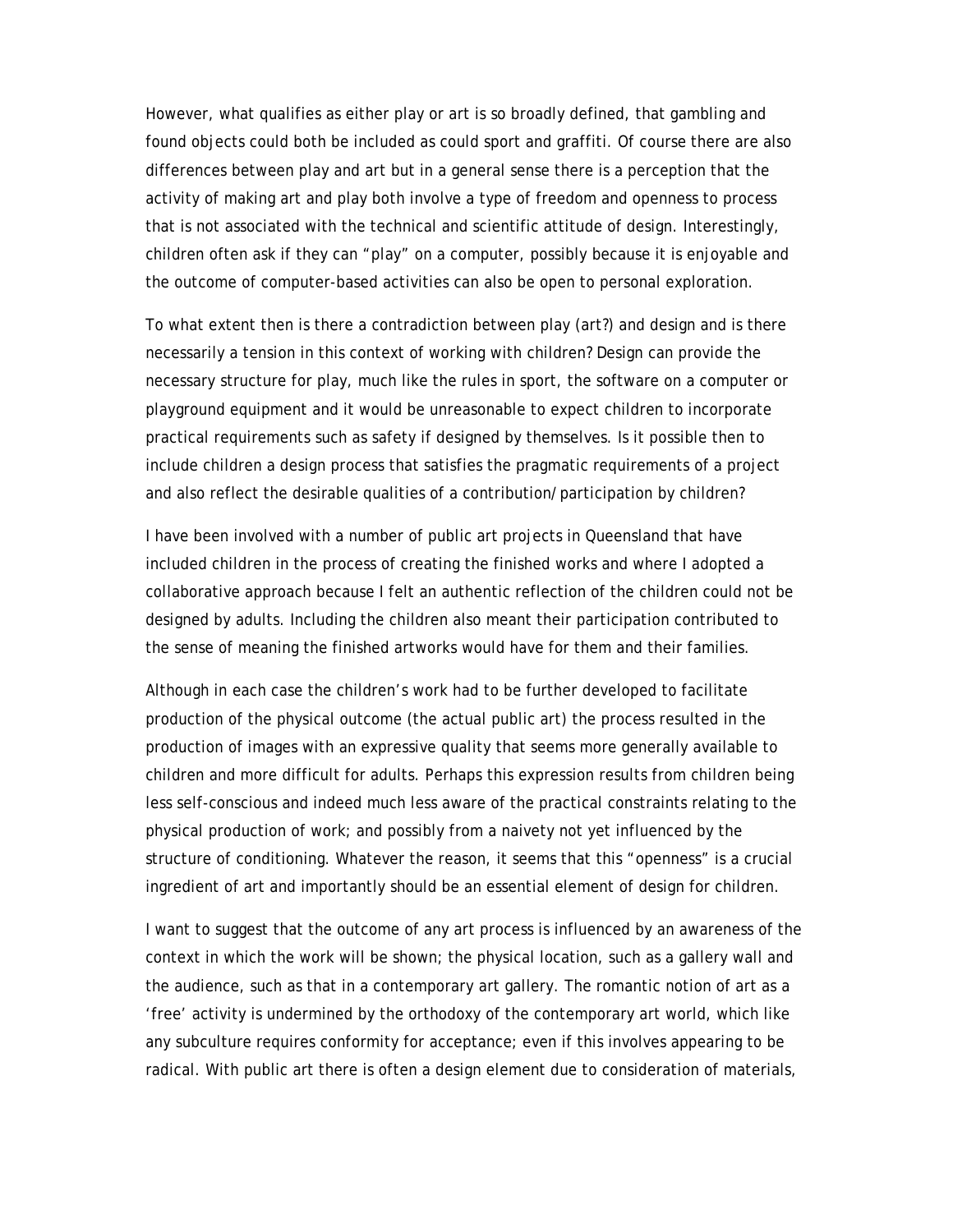safety, maintenance, budget, etc and it is important that the artist is aware of the context associated with location and audience.

There is also an expectation that children will conform to expectations with regard to outcomes at school, which may be appropriate and easily defined for subjects such as mathematics, where there is a "correct" process/answer that every student needs to arrive at. However, the opposite is true for art where there is no "correct" outcome and the expectation is that each student will arrive at a different outcome; and one that is not easily measured. My experience at schools in Queensland was that students were also conscious of the teacher's expectations with regard to outcome and the need to produce something the teacher would approve/like. Indeed, it seemed that the older the student the more likely the teacher/institution would have an influence in this regard, particularly as the teacher was often required to allocate a "mark" of grade to the student's work. My own experience as a lecturer is that students who are working towards "what (they feel) is required for a good grade" are often trying to second guess my personal preference, which can act as an impediment to creativity.

One of the benefits then of the projects I have been involved with is that each provided the students (and teachers) an opportunity to produce work for a context outside that normally operating in the class room. In this sense the artist has an important role as an "outsider" (without wanting to position art in this context in relation to society) and the public artworks provide a real, tangible and different context for which students could imagine their work. This change in dynamic also needs to be seen in relation to the school's human and resource commitment to a project, which signals its importance and value to the school community and further changes the context in which the student is engaged.

At Kelvin Grove State College Junior School I was involved with the creation of a gateway to commemorate the school's 130<sup>th</sup> anniversary and the opening of a new preschool building in 2005. The school, in inner city Brisbane has approximately 250 students ranging in age from four to ten and after initial discussions with the principal and staff from the art department it was decided to involve every child in the process of creating the gate. This was a rather daunting prospect at the beginning and one that required a framework for interacting with the children at different levels and with an educational outcome for each group.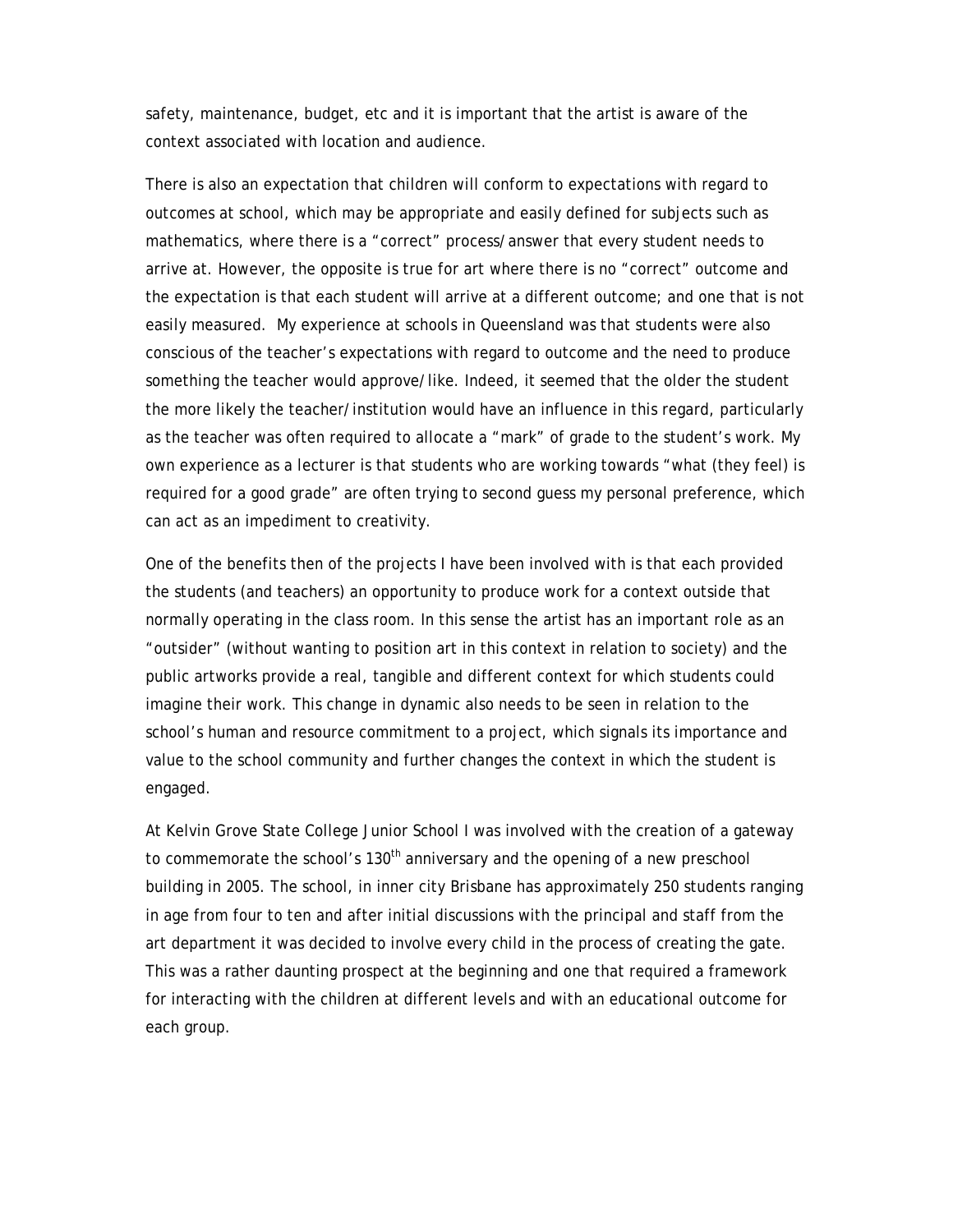

Figure.1 The finished gate at Kelvin Grove Sate College, Queensland

Practical considerations such as the construction schedule suggested that I create a design for the gate that could later accommodate students work and my primary task in this regard was in designing the physical context and the process through which the students could be involved. The interaction with teachers and students was of course the essential part of the project and I worked with each class, showing my work and the concept for the gate before involving students in the creation of images. Students were asked to draw a self-portrait/figure and older students were taught through a series of workshops how to achieve this using vector-based software. As it was not possible to include 250 figures on the gate we decided not to identify the students whose work was chosen, which mitigated disappointment for the younger students even if the older ones were aware of whose work was selected.



Figure.2 Child's drawing and vector adjustment for fabrication.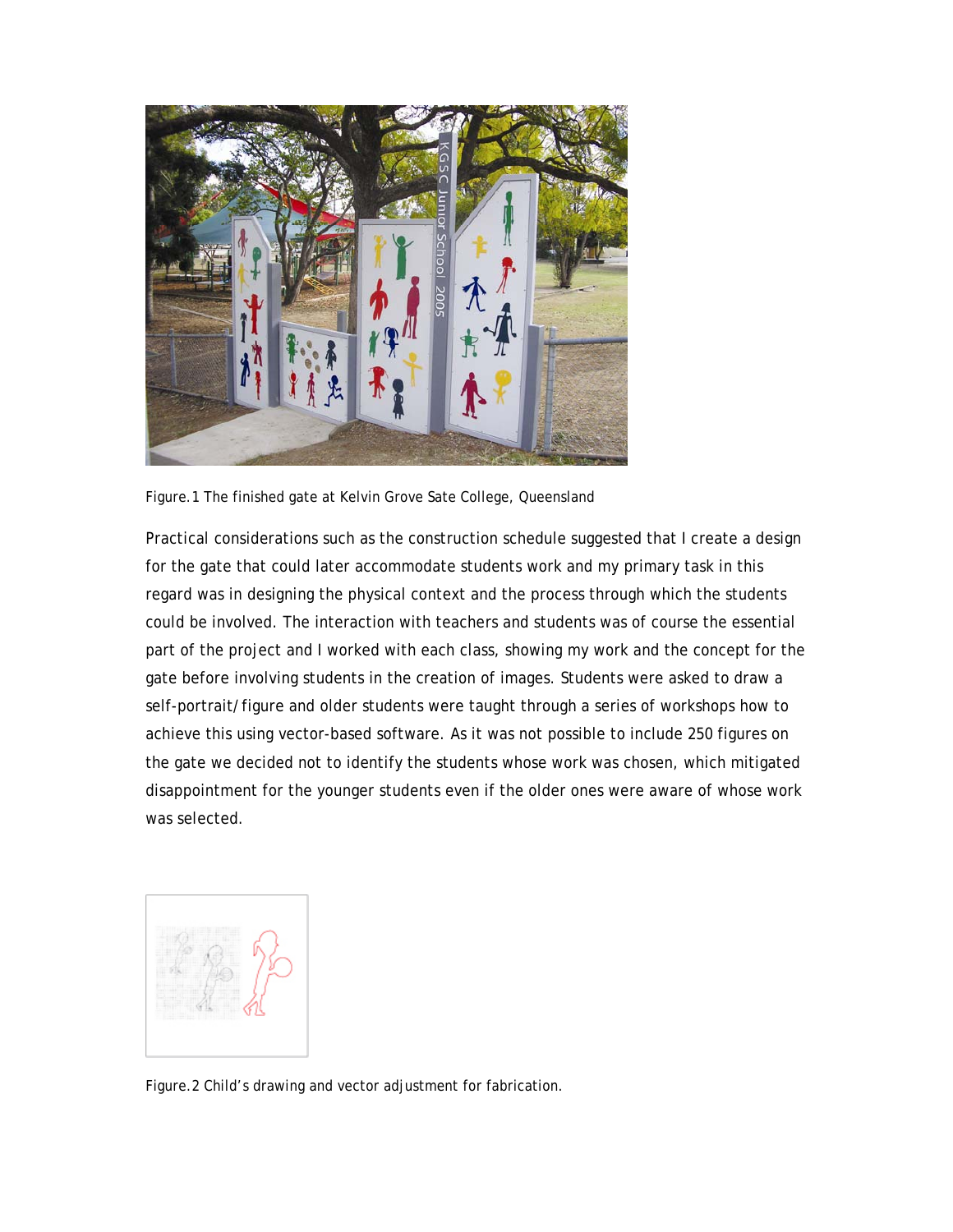A second project in 2008 at Nundah Community Health Centre in suburban Brisbane also involved working with children at the local primary school. The public art at Nundah was developed using native flora as a theme, both to acknowledge the link between flowers and health and to create a connection with the local environment. The project involved the representation of flora in the form of simple line drawing, children's drawings and computer-modeled 3d flowers with the increased sophistication of representation developing as the viewer moved into and through the building. The inclusion of a playground at the centre further reinforced the need for the children's involvement, as did the desire to create a connection and sense of place for the local community. As with Kelvin Grove I found it difficult to replicate (fake?) the style and character of children's drawings and their involvement therefore contributed to the authenticity of the work.



Figure. 3 The finished Playground Panels at Nundah Community Health Centre, Queensland.

However, both projects required the initial children's drawings to be adapted for fabrication as they were to be CNC (computer-numeric-control) cut in either aluminum or timber, which involved converting many of the drawings to vector files after scanning. While some drawings did not easily lend themselves to fabrication due to issues such a complexity of detail and there was obviously a degree of subjectivity in selection, it was important to choose images that were representative of the range of ages at the schools. In this sense both projects provided an interesting range of the cognitive and representational ability of children and I was keen to represent this in the finished artworks.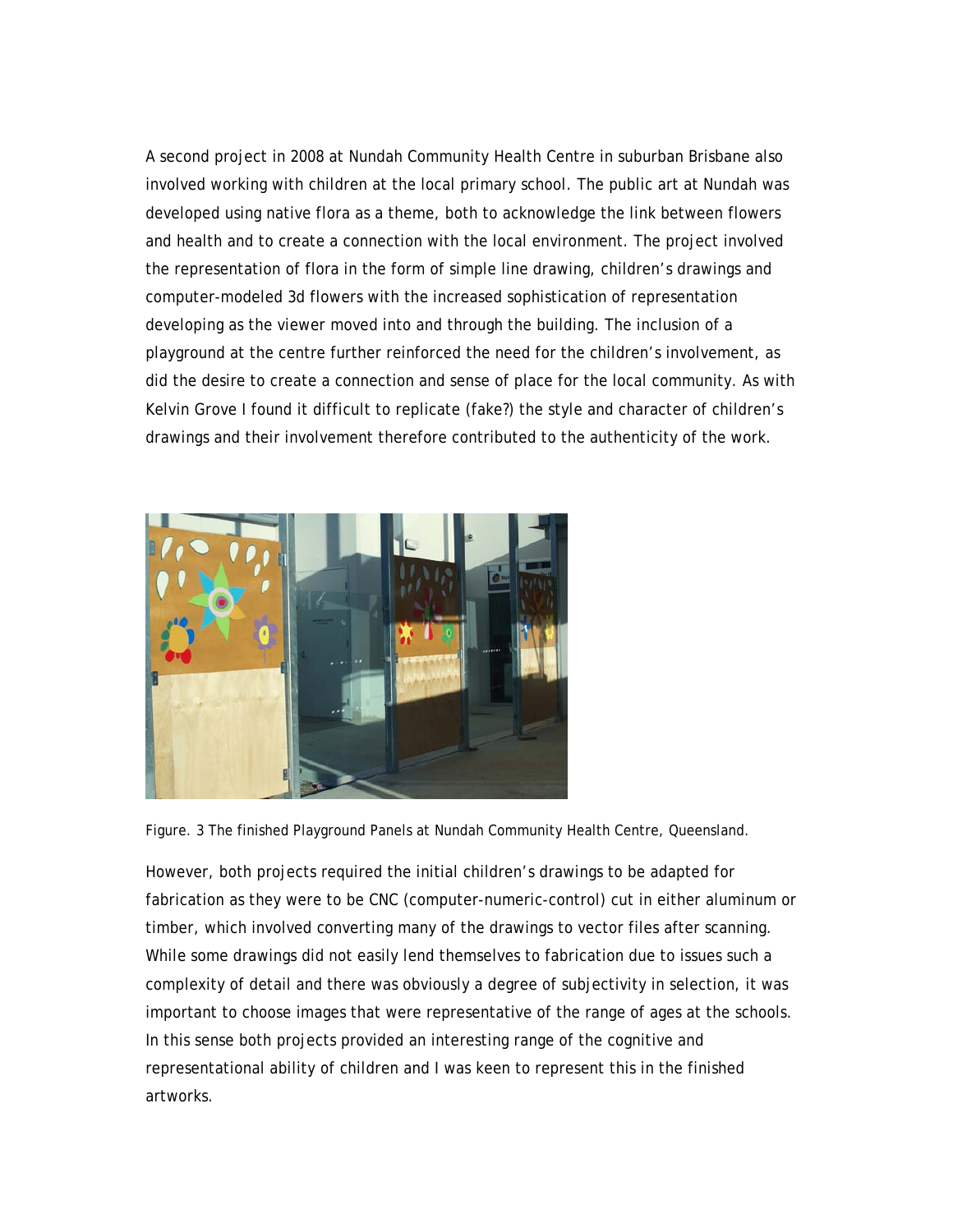

Figure. 4 Drawings by five-year olds – girls sometimes produced more colourful work

It was also important to ensure that the vector files were as close as possible to the initial drawings so that the works maintained the qualities that reflected their creation by children. The figures (Kelvin Grove) and flowers (Nundah) had an abstract quality that was particularly suited to the physical limitation of the CNC process and the materials being used. In short, the images had a graphic quality that facilitated the material interface, but one which relied on the digitization of the images (the vector format); on mediation though technology. Nanyoung Kim addresses abstraction and the graphic structure in children's artworks in his paper*; Ernst H. Gombrich, Pictorial Representation, and Some Issues in Art Education* (Nanyoung Kim, 2004, P 36)*;* 

*According to Gombrich, picture making does not start with the recording of a visual impression on the retina, but with constructing a graphic structure that shows our mind's basic conceptual understanding of the world. Gombrich called this structure "schema." Even though Gombrich rarely used children's drawing as an example, the presence of schema is most apparent in children's drawing……….Earlier schemata are more universal and simpler, not because younger children have more power of abstraction, but because their schemata reflect the early, less differentiated stage of their cognitive categorization.*

This graphic and abstract style of the children's work also contributes to an economy of representation and an emphasis on line that fits with modernist values for drawing, which not necessarily intended by the children. In this sense some of the images "capture" or express something essential about a gesture, action or stance in the way that the reductive attitude of abstract and minimalist art sought to find some essence in an economy of representation. This is apparent in the drawings shown in Figure 5 by children aged 8.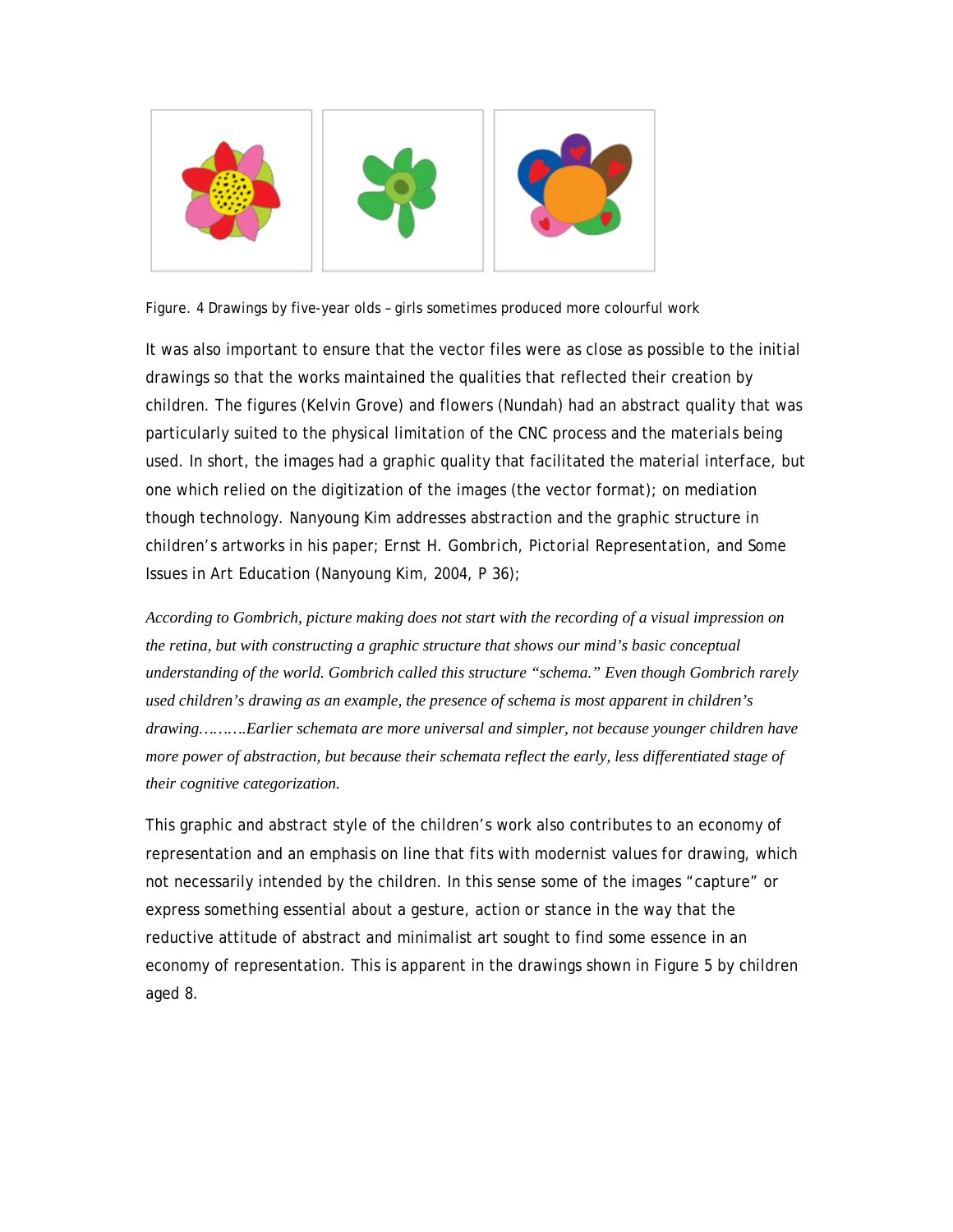

Figure.5 Children's drawings (adjusted). Solid colour as on gate.

Interestingly, there was little difference in the style or figurative depiction along gender lines with both boys and girls showing themselves involved in various activities such as art, music or sport, although the colour preference/scheme for girls was less conservative and brighter among older children's drawing of flowers. This general lack of gender differentiation was also noted in the large multi-national project, *Twelve Visions of the World: Drawings from Young People in Different Parts of the World* that collected over sixteen-hundred drawing by 15 – 18 year olds (Torres Eca, Teresa 2009, P4);

*The great majority of the drawings were figurative, although there were some abstract drawings with titles relating to feelings and emotions. We could not find significant differences between boys and girls drawings.*

A project in Dublin with children aged four and five, *"A Slice of Life": The Interrelationships among Art, Play and the "Real" Life of the Young Child* found that cognitive style and gender were not connected and that around half the children produced drawing with a fantasy element (Ní Bhroin, Máire.2007, P1);

*Individual differences in "cognitive style" unrelated to gender also emerged. …. Just over half of the children extended their actual experiences into the realm of fantasy in their art and play while the remainder tended to be factual, depicting and re-enacting "real" life events as they experienced them.*

The same level of fantasy related drawings was not as apparent at Kelvin Gove, possibly because the students were asked to create a particular image; a figure/self-portrait. Nevertheless, fantasy was more apparent among the younger children, which would correlate with the findings in Dublin. Figure 6 shows drawings (from left to right) by children aged 4, 9 and 7, with the youngest child depicting himself as a Transformer – a type of action toy. The oldest child shows an awareness of the viewer and is therefore more self-conscious.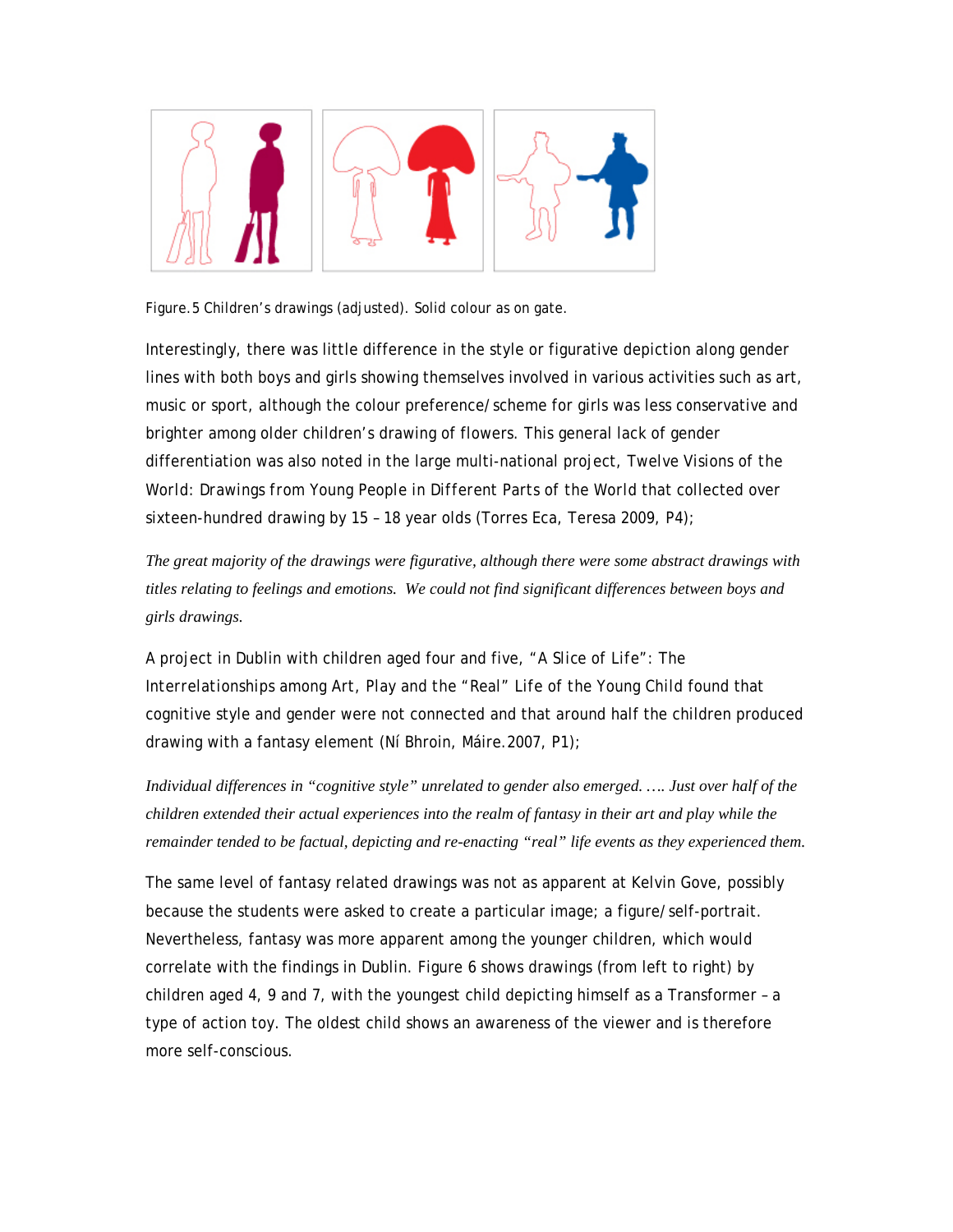

Figure.6 Children's drawings (adjusted). Solid colours as on gate.

While art is often discussed and taught with a focus on outcome (the finished product) the value of process and of art as an activity is often overlooked. At Kelvin Grove for example, a major benefit of the project was the extent to which we were able to integrate art and design with digital technologies to provide a new context for the learning experience of the older children. This approach was also used in a third project I did with adolescents at Mountain Creek State High School during 2006 when students were involved in computer workshops over a fourteen-week period and worked with local industry to design, fabricate and install a mural at the school. In this instance the age of the students meant they had a much wider envelope of responsibility for the finished work than would be possible for younger children. In this sense the artist/teacher has to reframe the relationship to the student and the work they produce and the "real" context of the public art project meant that the normal value system associated with assessment and the teacher's role in this were not appropriate. While the public art outcome is important the process of trusting students with a tangible public outcome and the responsibility associated with this is also valuable. To quote Nanyoung Kim again on the activity of drawing (Nanyoung Kim, 2004, P 42);

*Therefore what is crucial for reaping those benefits of drawing is not the drawing act itself, but all the other variables and conditions that make the drawing act possible and enjoyable: all the direct or indirect experiences that children can draw from, all the re-sources and references that prompt their imagination, and all the meaningful interactions that children have with other children and teachers. If those conditions are met, there must after all be emotional and cognitive benefits………*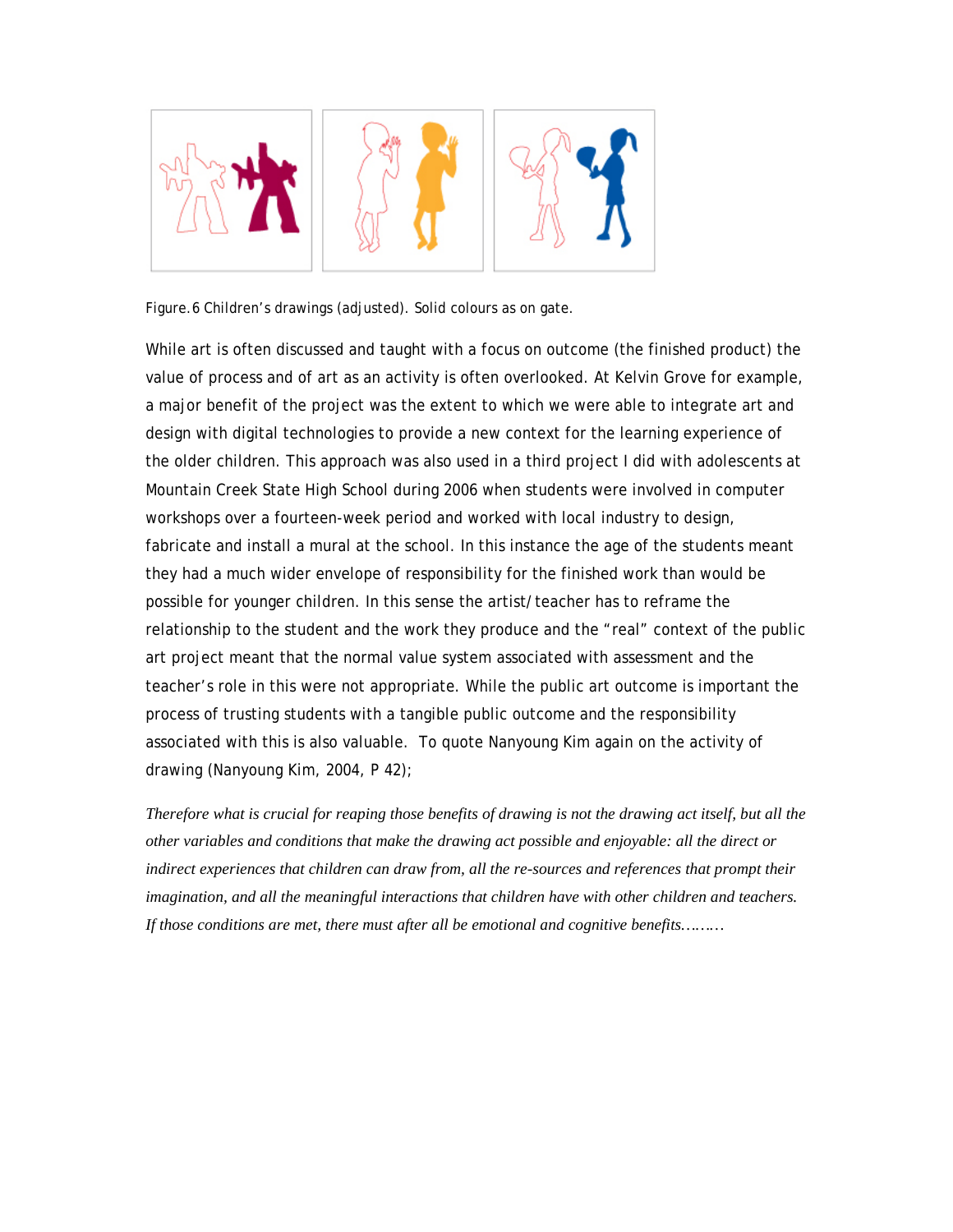

Figure.7 The finished mural at Mountain Creek State High School

A public art project can therefore operate to (re)negotiate the boundaries associated with the classification of activities/subjects that possibly reflect something of the typology of Western science and indeed, digital technologies have worked as both tools and media to blur these boundaries. A resulting problem for teachers and institutions can be the pace of change; for example in keeping pace with the complexity of software or in funding the equipment required to keep technology current. Teachers also need time to learn new skills and to explore and develop pedagogical frameworks for new technologies. A public art project can therefore provide an opportunity to work outside the normal, everyday context and allows teachers to explore new possibilities for learning.

## **Conclusion**

In conclusion, the *open* character of art and play can lead to successful project outcomes that work on multiple levels; pedagogical, artistic and community engagement for example. However, the participants and particularly the school/teachers must be willing to trust and respond to the process – a problem the teachers at the high school remarked on. The artist therefore has an important role in facilitating the process and negotiating the new context for established relationships. Of course, the artist must also trust the process and surrender to it the usual ownership of the outcome. The artist becomes the enabler rather than the creator of the artwork through the design of a process that facilitates participation by staff and students. To quote Geetha Narayanan from her paper